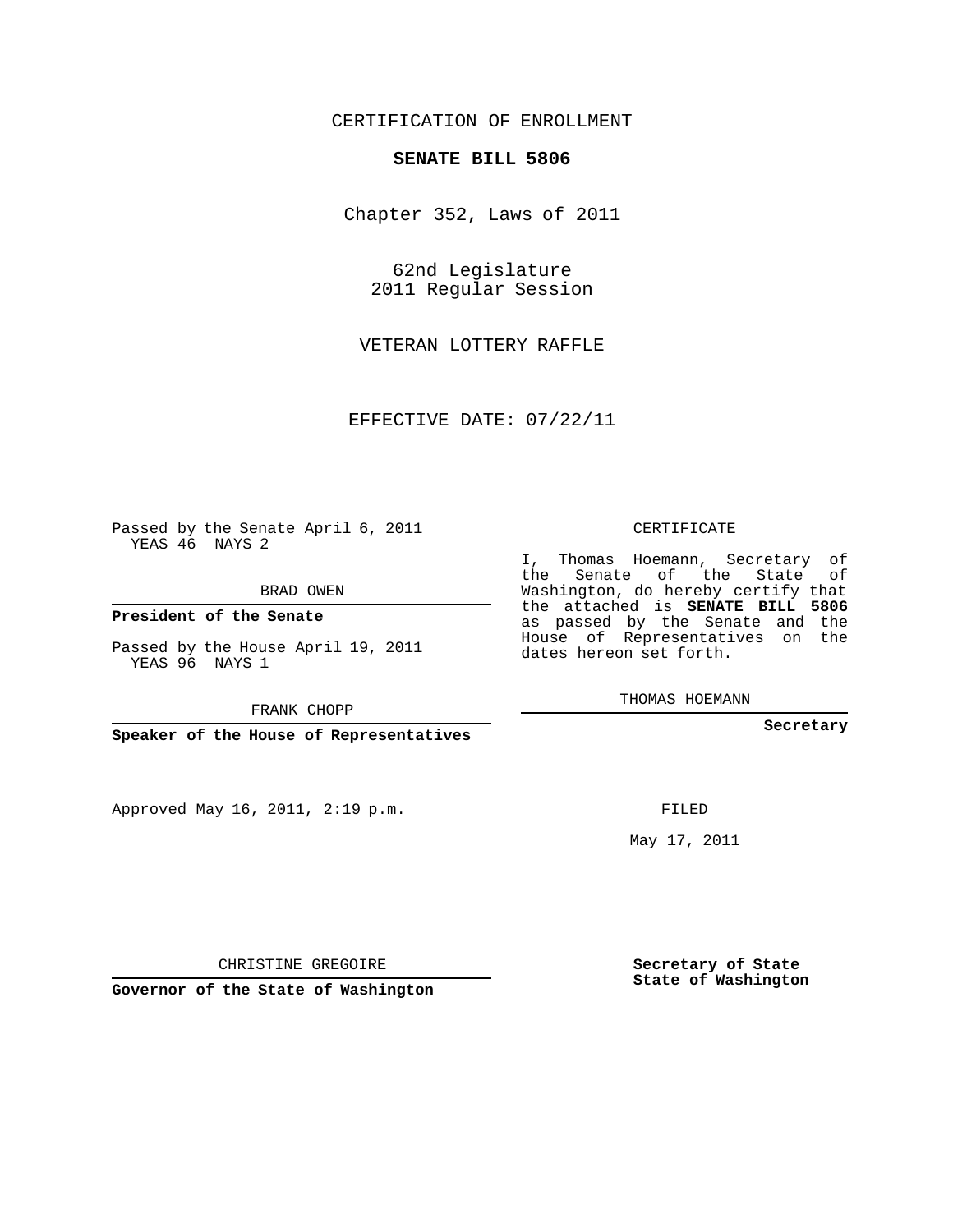## **SENATE BILL 5806** \_\_\_\_\_\_\_\_\_\_\_\_\_\_\_\_\_\_\_\_\_\_\_\_\_\_\_\_\_\_\_\_\_\_\_\_\_\_\_\_\_\_\_\_\_

\_\_\_\_\_\_\_\_\_\_\_\_\_\_\_\_\_\_\_\_\_\_\_\_\_\_\_\_\_\_\_\_\_\_\_\_\_\_\_\_\_\_\_\_\_

Passed Legislature - 2011 Regular Session

**State of Washington 62nd Legislature 2011 Regular Session**

**By** Senators Conway, Swecker, Kastama, Hobbs, Roach, Kilmer, Shin, and Kline

Read first time 02/15/11. Referred to Committee on Labor, Commerce & Consumer Protection.

 AN ACT Relating to a veteran lottery raffle; amending RCW 67.70.240; adding a new section to chapter 67.70 RCW; and creating a new section.

BE IT ENACTED BY THE LEGISLATURE OF THE STATE OF WASHINGTON:

 NEW SECTION. **Sec. 1.** In recognition of the extraordinary sacrifices made by the men and women serving in the United States armed forces, including Washington state's national guard and reserves, the legislature intends to authorize an ongoing source of funding to preserve the veterans innovations program. This important program provides assistance to military members and their families who face extreme financial hardships due to extended deployments.

 NEW SECTION. **Sec. 2.** A new section is added to chapter 67.70 RCW to read as follows:

 Beginning in calendar year 2011, and on an annual basis thereafter, the lottery will offer a statewide raffle to benefit veterans and their families. The veterans raffle ticket will go on sale on Labor Day with a drawing to occur on Veteran's Day, November 11th of each year.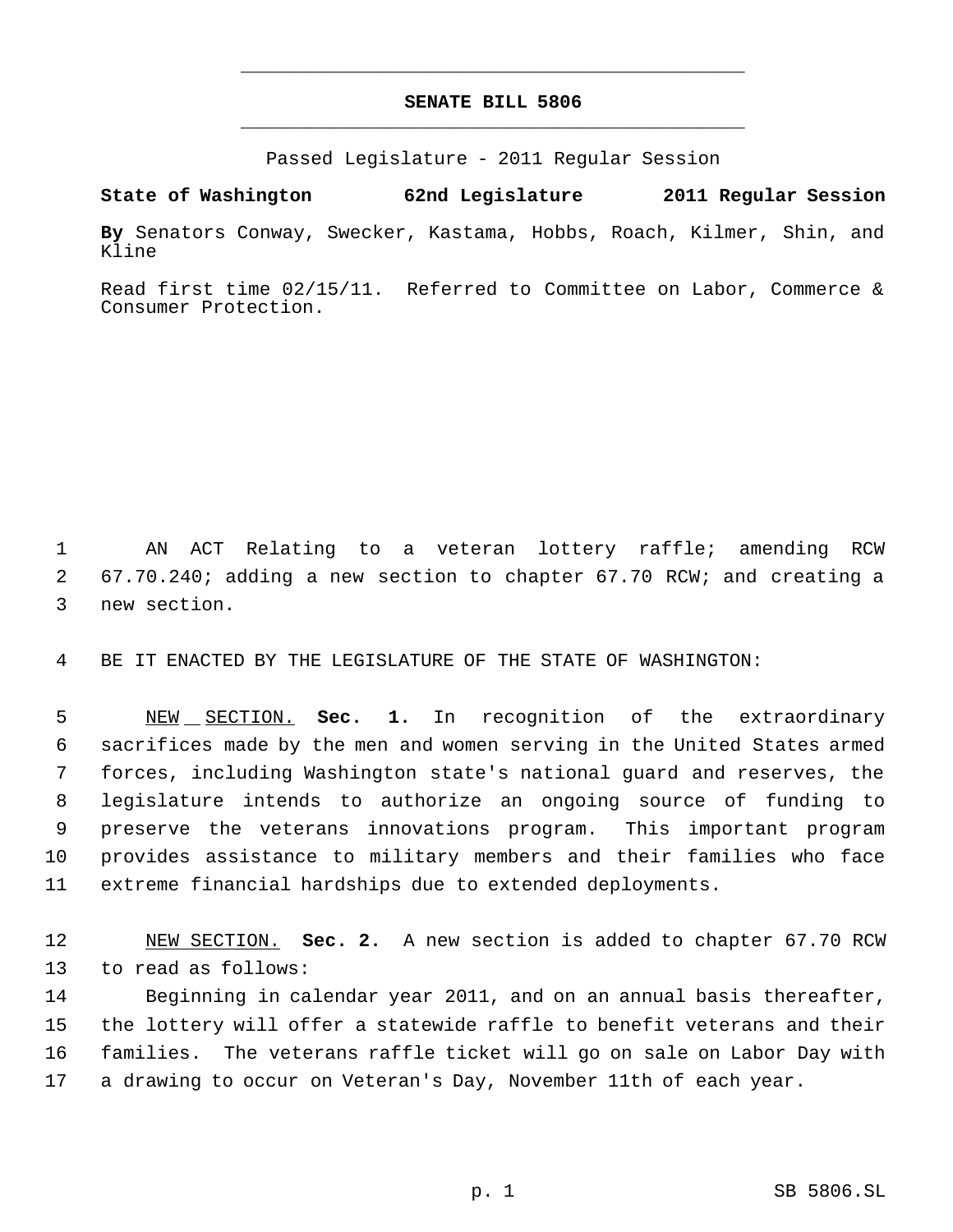**Sec. 3.** RCW 67.70.240 and 2010 1st sp.s. c 27 s 3 are each amended to read as follows:

The moneys in the state lottery account shall be used only:

 (1) For the payment of prizes to the holders of winning lottery tickets or shares;

 (2) For purposes of making deposits into the reserve account created by RCW 67.70.250 and into the lottery administrative account created by RCW 67.70.260;

 (3) For purposes of making deposits into the education construction fund created in RCW 43.135.045 and the Washington opportunity pathways account created in RCW 28B.76.526. On and after July 1, 2010, all deposits not otherwise obligated under this section shall be placed in the Washington opportunity pathways account. Moneys in the state lottery account deposited in the Washington opportunity pathways account are included in "general state revenues" under RCW 39.42.070;

 (4) For distribution to a county for the purpose of paying the principal and interest payments on bonds issued by the county to construct a baseball stadium, as defined in RCW 82.14.0485, including reasonably necessary preconstruction costs. Three million dollars shall be distributed under this subsection during calendar year 1996. During subsequent years, such distributions shall equal the prior year's distributions increased by four percent. Distributions under this subsection shall cease when the bonds issued for the construction of the baseball stadium are retired, but not more than twenty years after the tax under RCW 82.14.0485 is first imposed;

 (5) For distribution to the stadium and exhibition center account, created in RCW 43.99N.060. Subject to the conditions of RCW 43.99N.070, six million dollars shall be distributed under this subsection during the calendar year 1998. During subsequent years, such distribution shall equal the prior year's distributions increased by four percent. No distribution may be made under this subsection after December 31, 1999, unless the conditions for issuance of the bonds under RCW 43.99N.020(2) are met. Distributions under this subsection shall cease when the bonds are retired, but not later than December 31, 2020;

 (6) For transfer to the veterans innovations program account. The 37 net revenues received from the sale of the annual Veteran's Day lottery 38 raffle conducted under section 2 of this act must be deposited into the